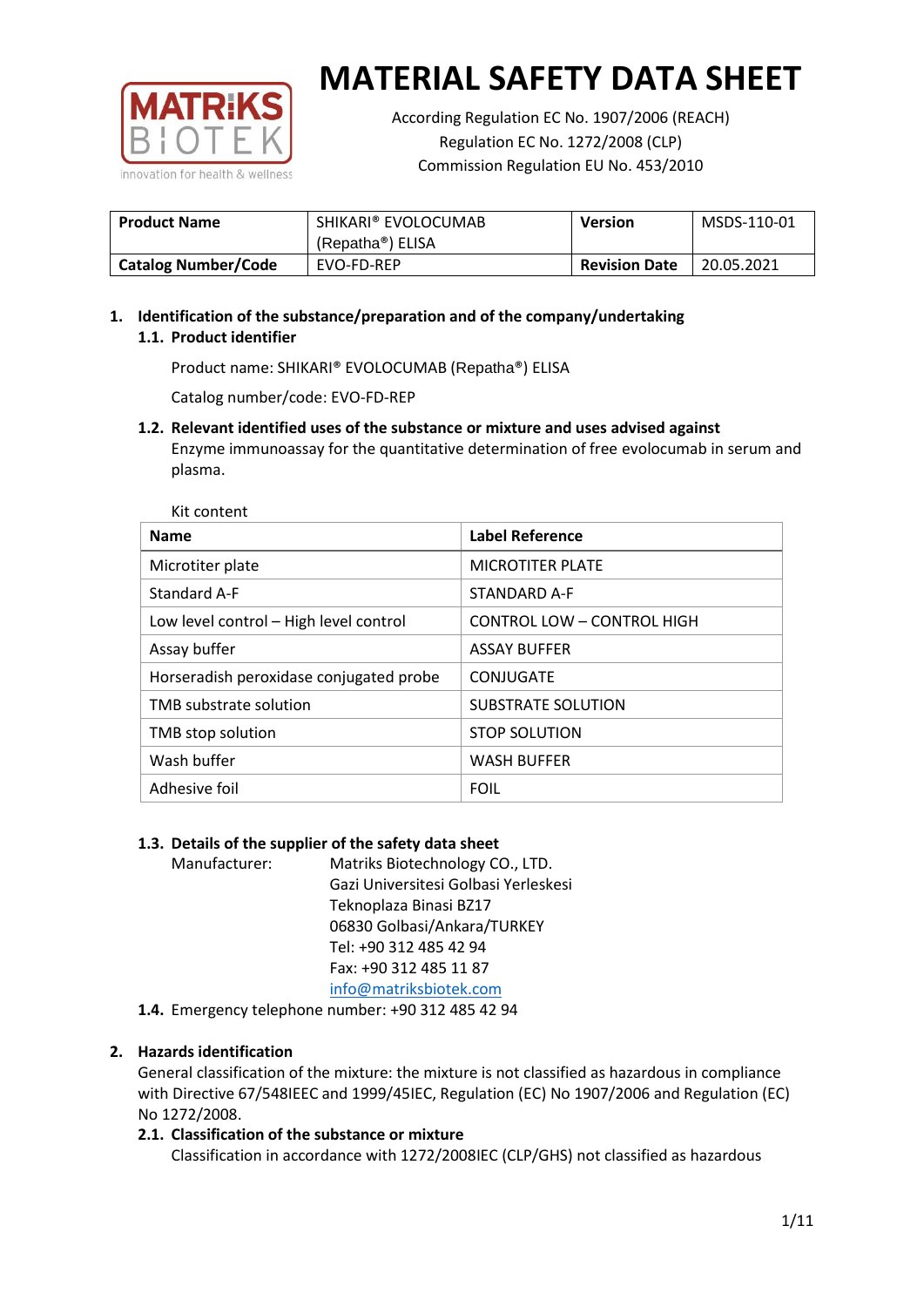

According Regulation EC No. 1907/2006 (REACH) Regulation EC No. 1272/2008 (CLP) Commission Regulation EU No. 453/2010

| <b>Product Name</b>        | SHIKARI® EVOLOCUMAB<br>(Repatha®) ELISA | <b>Version</b>       | MSDS-110-01 |
|----------------------------|-----------------------------------------|----------------------|-------------|
| <b>Catalog Number/Code</b> | EVO-FD-REP                              | <b>Revision Date</b> | 20.05.2021  |

Classification in accordance with 67/548IEEC and 1999/45IEC (DPD) not classified as hazardous

## **2.2. Label elements**

This product is not under labelling according to Regulation (EC) n. 1272/2008

## **2.3. Other hazards**

Results of PBT and vPvB assessment: The substances in the mixture do not meet the PBT/vPvB criteria according to REACH (content <0,1% w/w), annex XIII; the substances in the mixture are not included in the Candidate List of SVHC.

**Note:** This product is intended for laboratory use by professional uses only. Use appropriate personal protective equipment while working with the reagents provided.

## **3. Composition/information on ingredients**

#### **3.1. Substances**

| <b>Stop Solution</b>               |                                                                                                                           |
|------------------------------------|---------------------------------------------------------------------------------------------------------------------------|
| Ingredient                         | Hydrochloric Acid (HCL) Index No. 017-002-01-X                                                                            |
| CAS No (EC No)                     | 7647-01-0(231-595-7)                                                                                                      |
| Containing Conc. (%)               | <5,0* (Dilution is not classified as hazardous<br>according to the European Regulation<br>67/548/EEC and 1272/2008/EC)    |
| form)                              | Classification according to regulation (EC) No 1272/2008 (CLP) (related to the concentrated                               |
| Hazard Class and Category Codes(s) | Skin Corr. 1B STOT SE 3                                                                                                   |
| Hazard Statement Code(s)           | H314, H335                                                                                                                |
| Pictogram, Signal Word Code(s)     | GHS05, GHS07, Dgr                                                                                                         |
| Specific Conc. Limits, M-factors   | Skin Corr. 1B; H314: C≥25%<br>Skin Irrit. 2; H315: 10%≤C<25 %<br>Eye Irrit. 2, H319: 10%≤C<25 %<br>STOT SE 3; H355: C≥10% |
| Directive 67/548/EEC               | C; R34-37: C≥25%<br>Xi; R36/37/38: 10%≤C<25%                                                                              |

#### **3.2. Mixtures**

| <b>Standards, Controls, Assay Buffer</b> |                                     |
|------------------------------------------|-------------------------------------|
| Ingredient                               | Sodium Azide Index no. 011-004-00-7 |
| CAS No (EC No)                           | 26628-22-8 (247-852-1)              |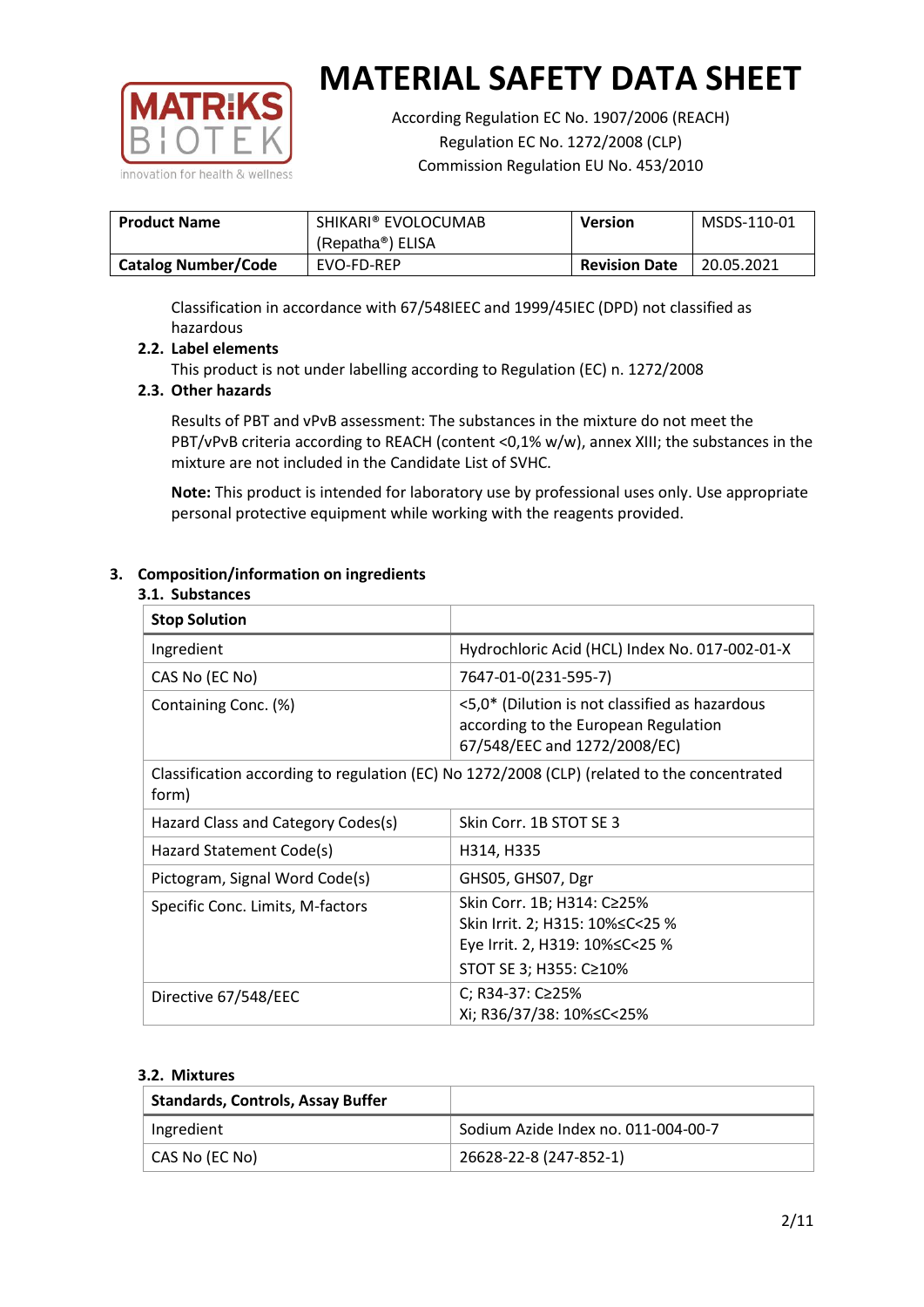

According Regulation EC No. 1907/2006 (REACH) Regulation EC No. 1272/2008 (CLP) Commission Regulation EU No. 453/2010

| <b>Product Name</b>        | SHIKARI® EVOLOCUMAB<br>(Repatha <sup>®</sup> ) ELISA | Version              | MSDS-110-01 |
|----------------------------|------------------------------------------------------|----------------------|-------------|
| <b>Catalog Number/Code</b> | EVO-FD-REP                                           | <b>Revision Date</b> | 20.05.2021  |

| Containing Conc. (%)               | <0,001 % (Dilution is not classified as hazardous<br>according to the European Regulation<br>67/548/EEC and 1272/2008/EC) |
|------------------------------------|---------------------------------------------------------------------------------------------------------------------------|
| form)                              | Classification according to regulation (EC) No 1272/2008 (CLP) (related to the concentrated                               |
| Hazard Class and Category Codes(s) | Acute Tox. 2 (oral)                                                                                                       |
|                                    | Acute Tox. 1 (dermal)                                                                                                     |
|                                    | STOT RE 2                                                                                                                 |
|                                    | Acute Aquatic 1                                                                                                           |
|                                    | Aquatic Chronic 1                                                                                                         |
| Hazard Statement Code(s)           | H300, H310, H373, H400, H410                                                                                              |
| Pictogram, Signal Word Code(s)     | GHS06, GHS08, GHS09                                                                                                       |
| Specific Conc. Limits, M-factors   | M-Factor-Aquatic Acute:1                                                                                                  |
| Directive 67/548/EEC               | R23/24/25-36/37/38-50/53                                                                                                  |

| Conjugate                          |                                                                                                                                                  |
|------------------------------------|--------------------------------------------------------------------------------------------------------------------------------------------------|
| Ingredient                         | Proclin 150 Index no. 613-167-00-5                                                                                                               |
|                                    | Proclin 150 is a mixture of substances of the<br>components, 5-Chloro-2-methyl-4-isothiazolin-3-<br>one and 2-Methyl-2H -isothiazol-3-one (3:1). |
| CAS No (EC No)                     | 55965-84-9                                                                                                                                       |
| Containing Conc. (%)               | <0,0015% (Dilution is not classified as hazardous<br>according to the European Regulation<br>67/548/EEC and 1272/2008/EC)                        |
| form)                              | Classification according to regulation (EC) No 1272/2008 (CLP) (related to the concentrated                                                      |
| Hazard Class and Category Codes(s) | Acute Tox, 3                                                                                                                                     |
|                                    | Skin Corr. 1B                                                                                                                                    |
|                                    | Skin Sens. 1                                                                                                                                     |
|                                    | <b>Acute Aquatic 1</b>                                                                                                                           |
|                                    | <b>Aquatic Chronic 1</b>                                                                                                                         |
| Hazard Statement Code(s)           | H301, H311, H314, H317, H331, H400, H410                                                                                                         |
| Pictogram, Signal Word Code(s)     | GHS05, GHS07, GHS09                                                                                                                              |
| Specific Conc. Limits, M-factors   | ≥0,6%: Skin Corr. 1B, H314<br>0,06 - < 0,6%: Skin Irrit. 2, H315<br>0,06 - < 0,6 %: Eye Irrit. 2, H319                                           |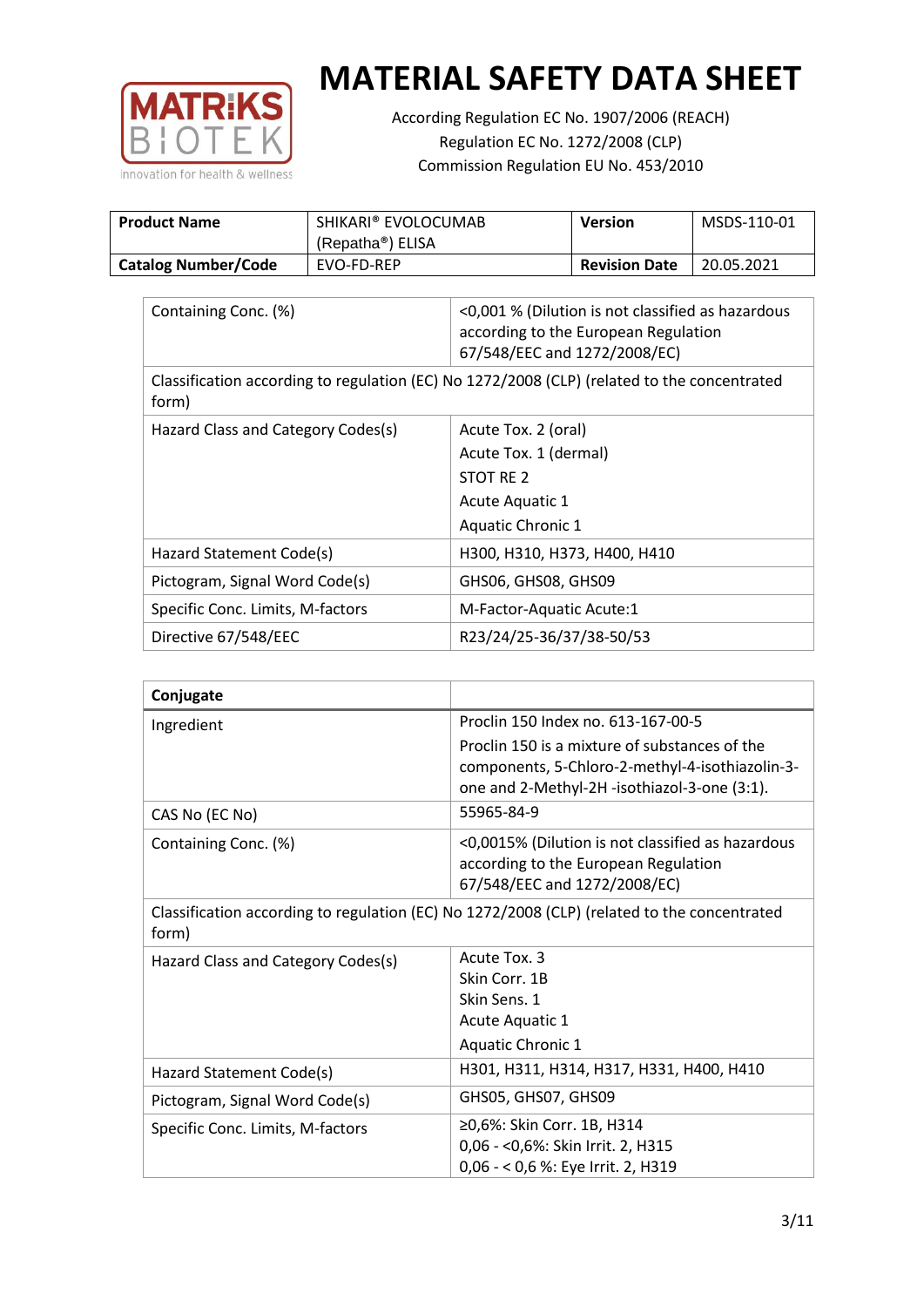

According Regulation EC No. 1907/2006 (REACH) Regulation EC No. 1272/2008 (CLP) Commission Regulation EU No. 453/2010

| <b>Product Name</b>        | SHIKARI® EVOLOCUMAB<br>(Repatha <sup>®</sup> ) ELISA | <b>Version</b>       | MSDS-110-01 |
|----------------------------|------------------------------------------------------|----------------------|-------------|
| <b>Catalog Number/Code</b> | EVO-FD-REP                                           | <b>Revision Date</b> | 20.05.2021  |

|                      | ≥0,0015 %: Skin Sens. 1, H317                |
|----------------------|----------------------------------------------|
|                      | M-Factor - Aquatic Acute: 10                 |
| Directive 67/548/EEC | T; N R:23/24/25-34-35-50/53                  |
|                      | $\frac{1}{2}$ S: (2-)26-28-36/37/39-45-60-61 |

## **4. First-aid measures**

## **4.1. Description of first aid measures**

General advice: No special measures required. Consult physician in case of complaints. If inhaled: Supply fresh air.

In case of skin contact: Immediately flush skin with plenty of water. Cold water may be used. Remove contaminated clothing and shoes.

In case of eye contact: Check for and remove any contact lenses. Immediately flush eyes with plenty of water for at least 15 minutes. Cold water may be used. If swallowed: Rinse mouth with plenty of water

## **4.2. Most important symptoms and effects, both accurate and delayed**

There are no hazards under normal use conditions. Direct contact with eyes may cause slight and temporary irritation. Swallowing of larger amounts may lead to stomachache, vomiting or diarrhea.

## **4.3. Indication of any immediate medical attention and special treatment needed** No specific therapy known. Use supportive and symptomatic treatment.

## **5. Fire-fighting measures**

## **5.1. Extinguishing media**

Suitable extinguishing media: Water spray, alcohol resistant foam, dry-powder, carbon dioxide

Unsuitable extinguishing media: Direct water stream

- **5.2. Special hazards arising from the substance mixture** To the best of our knowledge, no special hazards can be defined
- **5.3. Advice for fire-fighters** No data available.

## **6. Accidental release measures**

- **6.1. Personal precautions, protective equipment and emergency procedures** Wear appropriate protective gloves and clothes.
- **6.2. Environmental precautions**

Dilute with plenty of water. Do not allow to enter sewers/surface or ground water.

#### **6.3. Methods and materials for containment and cleaning up**

Absorb with liquid-binding material (sand, diatomite, acid binders, universal binders, sawdust).

**6.4. Reference to other sections**

For personal protection see section 8.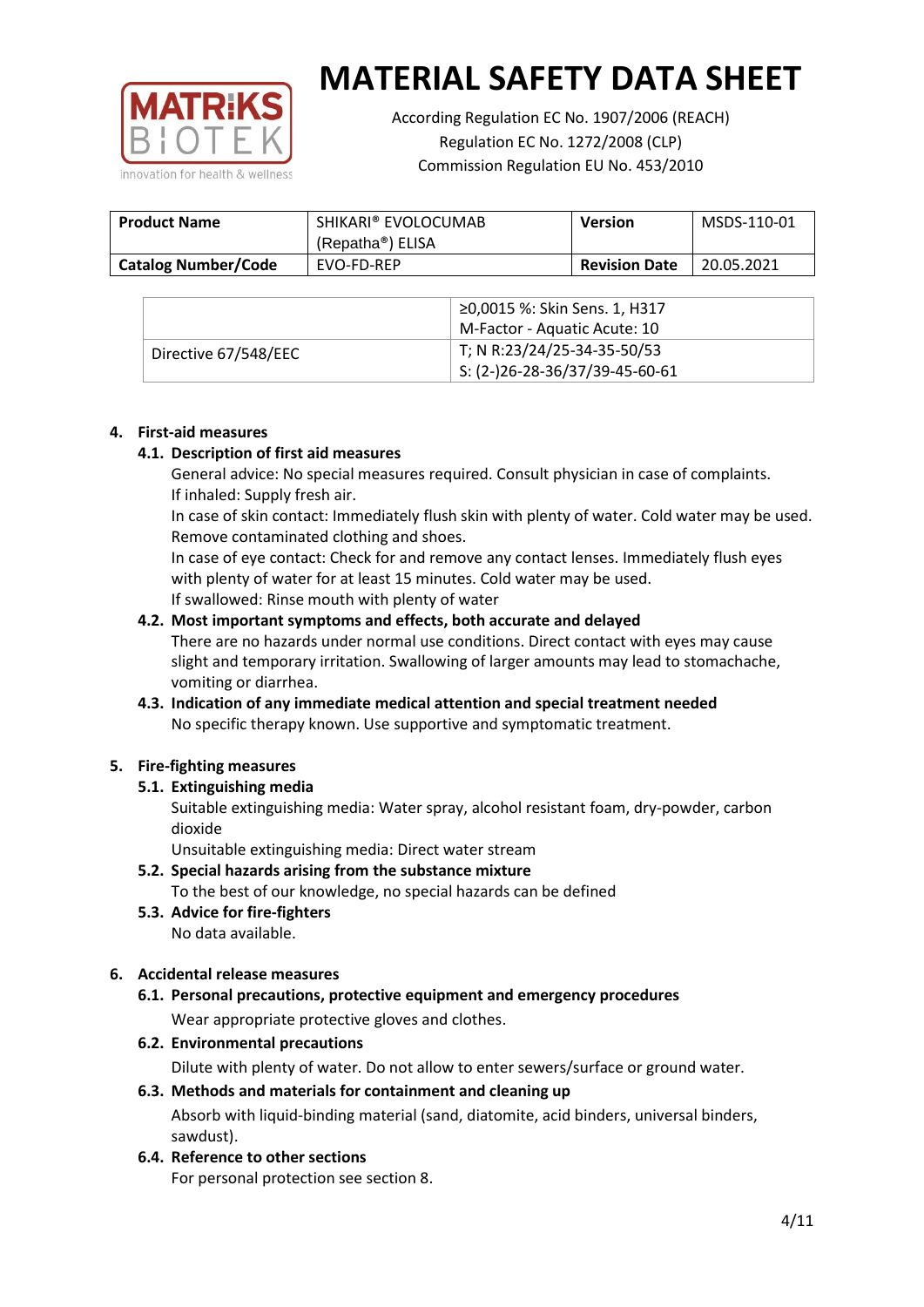

According Regulation EC No. 1907/2006 (REACH) Regulation EC No. 1272/2008 (CLP) Commission Regulation EU No. 453/2010

| <b>Product Name</b>        | SHIKARI® EVOLOCUMAB           | <b>Version</b>       | MSDS-110-01 |
|----------------------------|-------------------------------|----------------------|-------------|
|                            | (Repatha <sup>®</sup> ) ELISA |                      |             |
| <b>Catalog Number/Code</b> | EVO-FD-REP                    | <b>Revision Date</b> | 20.05.2021  |

For disposal see section 13.

## **7. Handling and storage**

## **7.1. Precautions for safe handling**

Use all reagents in accordance with the relevant package insert provided with the product. Do not smoke, eat, drink or apply cosmetics in areas where kit reagents are handled. Wear disposable latex gloves when handling reagents.

Never pipet by mouth and avoid contact of reagents and specimens with skin and mucous membranes.

Handling should be done in accordance with the procedures defined by an appropriate national biohazard safety guideline or regulation.

Use all reagents in accordance with the relevant package insert provided with the product.

## **7.2. Conditions for safe storage, including any incompatibilities**

Store in tightly closed original packages or appropriately labeled alternate vessels. Store in dry, bunded areas. Keep away from direct sunlight and heat sources. Recommended storage temperature: 10-30°C (shipment), 2-8°C (long term storage). Protect from freezing. Keep away from food and drinks. Keep away from acids and heavy metals. Keep out of the reach of children.

## **7.3. Specific end uses**

For EU diagnostic product. For the rest of the world "Research use only".

## **8. Exposure controls/personel protection**

#### **8.1. Control parameters**

Indicative occupational exposure limit ES (2000/39IEC, Directive 2006/15IEC and Directive 2009/161IEC):

| <b>CAS</b> | <b>Substance</b> | Indicative occupational exposure limit |                         |
|------------|------------------|----------------------------------------|-------------------------|
|            | name             |                                        |                         |
| 26628-22-8 | Sodium Azide     | OEL mean (time-weighted 8 h):          | $0,1 \,\mathrm{mg/m^3}$ |
|            |                  | OEL short term (LS min):               | 0,3                     |
|            |                  | Notation: Skin                         |                         |

National work-place occupational exposure limits (only selected lands are displayed):

| <b>CAS</b> | <b>Substance</b> | <b>Occupational exposure limits</b> |                         |
|------------|------------------|-------------------------------------|-------------------------|
|            | name             |                                     |                         |
| 26628-22-8 | Sodium Azide     | Turkey                              |                         |
|            |                  | PEL:                                | $0,1 \,\mathrm{mg/m^3}$ |
|            |                  | $NPEL-P$ :                          | 0,3 mg/m <sup>3</sup>   |
|            |                  | D - absorb through skin             |                         |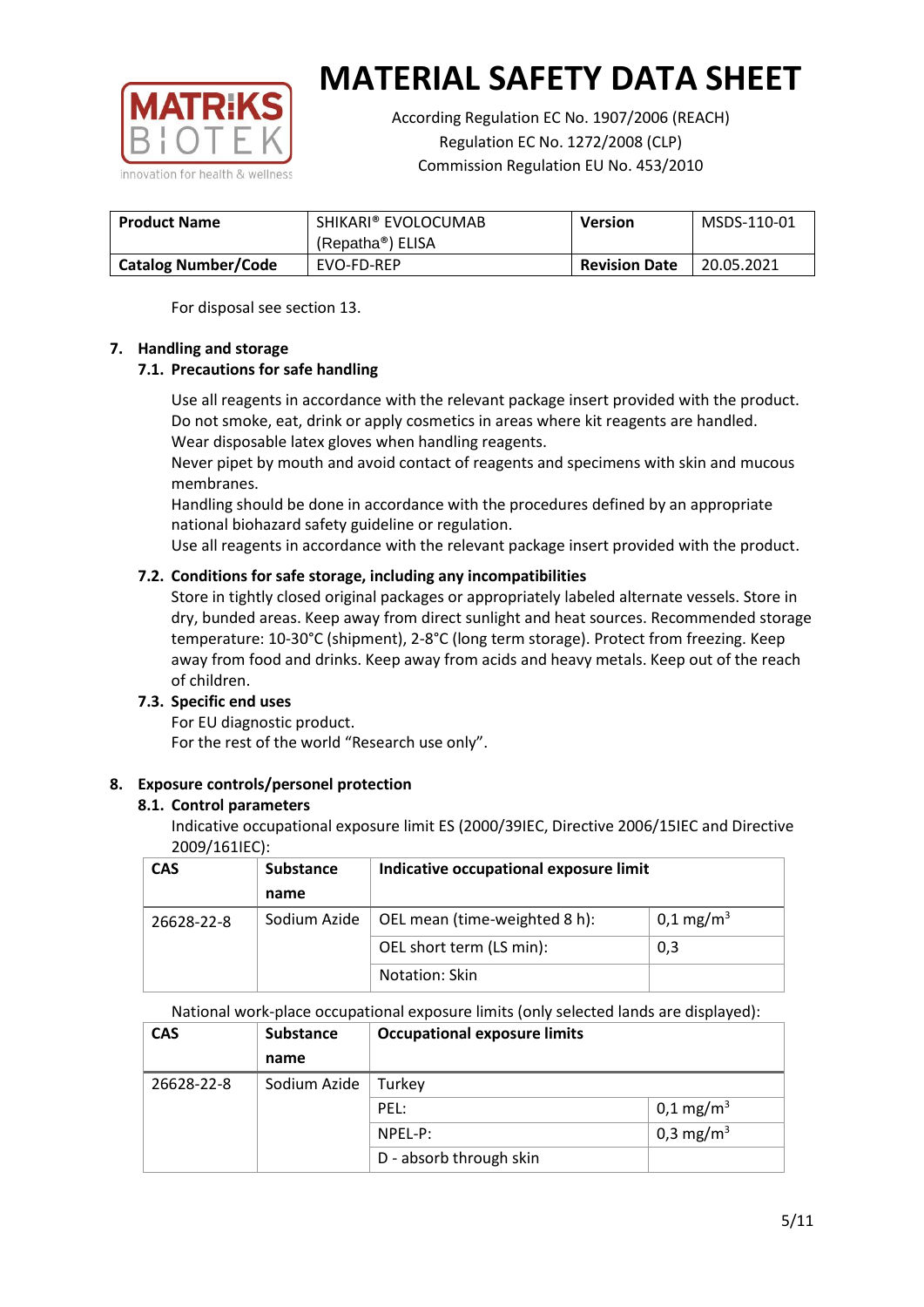

According Regulation EC No. 1907/2006 (REACH) Regulation EC No. 1272/2008 (CLP) Commission Regulation EU No. 453/2010

| <b>Product Name</b>        | SHIKARI® EVOLOCUMAB<br>(Repatha <sup>®</sup> ) ELISA | <b>Version</b>       | MSDS-110-01 |
|----------------------------|------------------------------------------------------|----------------------|-------------|
| <b>Catalog Number/Code</b> | EVO-FD-REP                                           | <b>Revision Date</b> | 20.05.2021  |

|  | I - irritating to mucosa (eye, airways) |                         |
|--|-----------------------------------------|-------------------------|
|  | and skin                                |                         |
|  | Government Regulation no.               |                         |
|  | 361/2007 Coll.                          |                         |
|  | Slovakia                                |                         |
|  | NPEL mean:                              | $0,1 \text{ mg/m}^3$    |
|  | NPEL short-term:                        | $0,3$ mg/m <sup>3</sup> |
|  | Note K: absorbed through skin           |                         |
|  | Regulation 300/2007 Coll. (SK),         |                         |
|  | Appendix 1                              |                         |
|  | Germany                                 |                         |
|  | AGW - time weighted mean:               | 0,2 mg/m <sup>3</sup>   |
|  | Short-term factor:                      | 2(1)                    |
|  | 1RGS-900                                |                         |
|  | United Kingdom                          |                         |
|  | TWA:                                    | $0,1 \text{ mg/m}^3$    |
|  | STEL:                                   | 0,3 mg/m <sup>3</sup>   |
|  | France                                  |                         |
|  | TWA:                                    | $0,1 \text{ mg/m}^3$    |
|  | STEL:                                   | 0,3 mg/m <sup>3</sup>   |

#### Other recommended values: not set

| <b>CAS</b> | Substance name $\vert$ OEL - equivalents |  |
|------------|------------------------------------------|--|
|            | $\overline{\phantom{0}}$                 |  |
|            |                                          |  |

Indicative biological limits (Turkey, *432/2003* Coll.): not set

| Substance                | Evaluated as             | Limit values             |
|--------------------------|--------------------------|--------------------------|
| $\overline{\phantom{0}}$ | $\overline{\phantom{0}}$ | $\overline{\phantom{0}}$ |

DNEL: not available for the mixture. PNEC: not available for the mixture.

## **8.2. Exposure controls**

General hygiene directives should be considered.

Keep away from food stuffs and beverages. Wash hands before breaks and at the end of the working day

#### **Personal protective equipment:**

| <b>Respiratory protection:</b> | Not required                                                      |
|--------------------------------|-------------------------------------------------------------------|
| Skin protection                | Protective gloves of nitrile or nature latex, satisfying the norm |
|                                | <b>DIN EN 455</b>                                                 |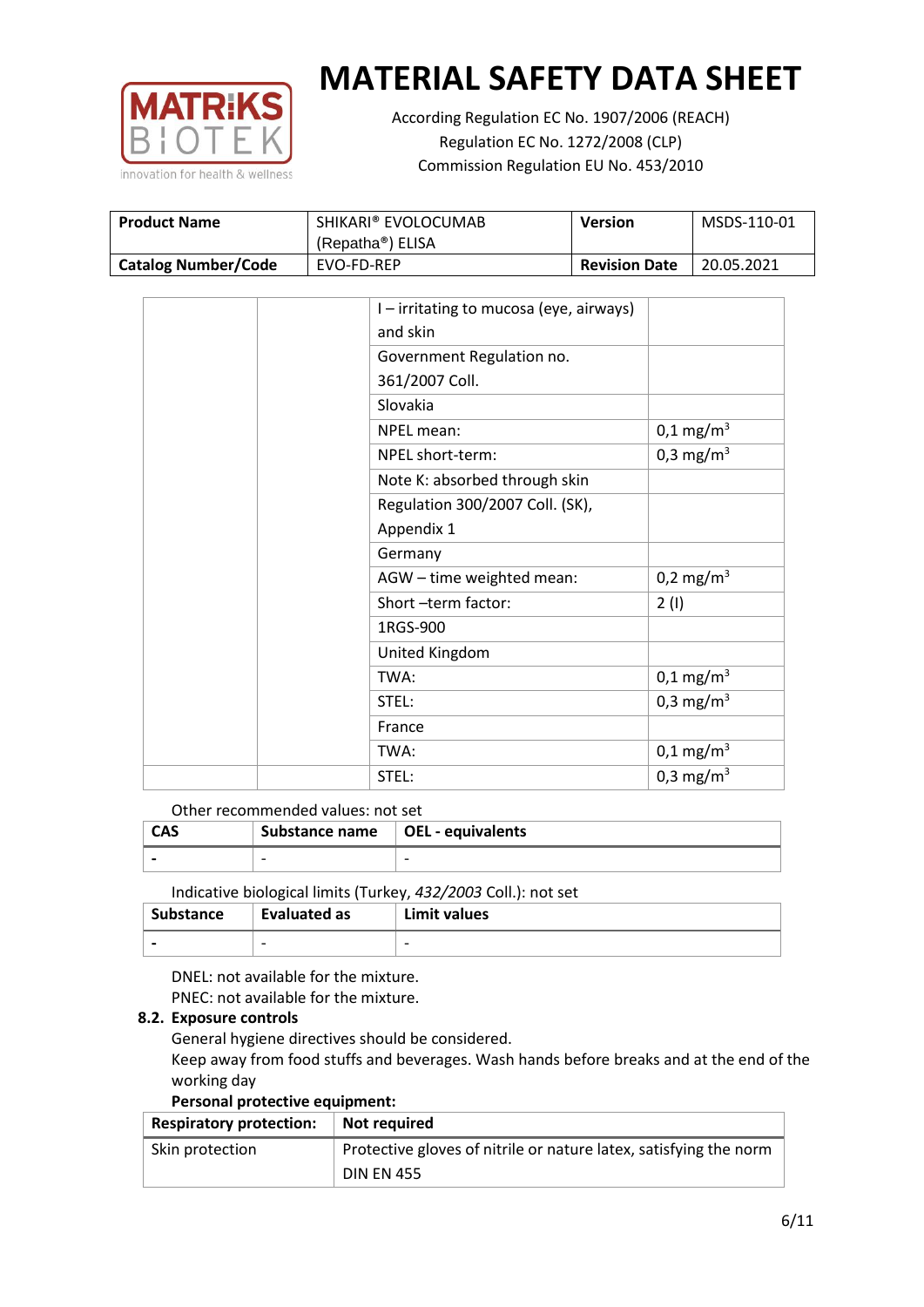

According Regulation EC No. 1907/2006 (REACH) Regulation EC No. 1272/2008 (CLP) Commission Regulation EU No. 453/2010

| <b>Product Name</b>        | SHIKARI® EVOLOCUMAB<br>(Repatha®) ELISA | <b>Version</b>       | MSDS-110-01 |
|----------------------------|-----------------------------------------|----------------------|-------------|
| <b>Catalog Number/Code</b> | EVO-FD-REP                              | <b>Revision Date</b> | 20.05.2021  |

| Eye/Face protection | Safety glasses with side shields confirming to EN 166 (EN),<br>NIOSH (US) |
|---------------------|---------------------------------------------------------------------------|
| Body protection     | Impenetrable protective clothing                                          |

## **9. Physical and chemical properties**

## **9.1. Information on basic physical and chemical properties**

| <b>COMPONENT</b>       | <b>APPEARANCE</b> | <b>ODOR</b>     | pH             |
|------------------------|-------------------|-----------------|----------------|
| Microtiter plate       | Solid, white      | Odorless        | Not applicable |
| Standards and controls | Liquid, colorless | <b>Odorless</b> | $7,4 \pm 0,05$ |
| Conjugate              | Liquid, red       | <b>Odorless</b> | $7,4 \pm 0,05$ |
| Assay buffer           | Liquid, blue      | <b>Odorless</b> | $7,4 \pm 0,05$ |
| Substrate solution     | Liquid, colorless | <b>Odorless</b> | $3,6 - 3,8$    |
| Stop solution          | Liquid, colorless | <b>Odorless</b> | ${<}1$         |
| Wash buffer            | Liquid, colorless | <b>Odorless</b> | $7,4 \pm 0,05$ |

| <b>For All Components</b>                    |                                              |  |  |
|----------------------------------------------|----------------------------------------------|--|--|
| Odor threshold                               | No data available                            |  |  |
| Melting point/freezing point                 | No data available                            |  |  |
| Initial boiling point and range              | No data available                            |  |  |
| Flash point                                  | No data available                            |  |  |
| <b>Evaporation rate</b>                      | No data available                            |  |  |
| Flammability (solid, gas)                    | No data available                            |  |  |
| Upper/lower flammability or explosive limits | No data available                            |  |  |
| Vapour pressure                              | No data available                            |  |  |
| Vapour density                               | No data available                            |  |  |
| Relative density                             | No data available                            |  |  |
| Solubility(ies)                              | Fully miscible                               |  |  |
| Partition coefficient: n-octanol water       | No data available                            |  |  |
| Auto-ignition temperature                    | Product is not self-igniting                 |  |  |
| Decomposition temperature                    | No data available                            |  |  |
| Viscosity                                    | No data available                            |  |  |
| <b>Explosive properties</b>                  | Product does not present an explosion hazard |  |  |
| Oxidizing properties                         | No data available                            |  |  |

## **9.2. Other information**

No other information available.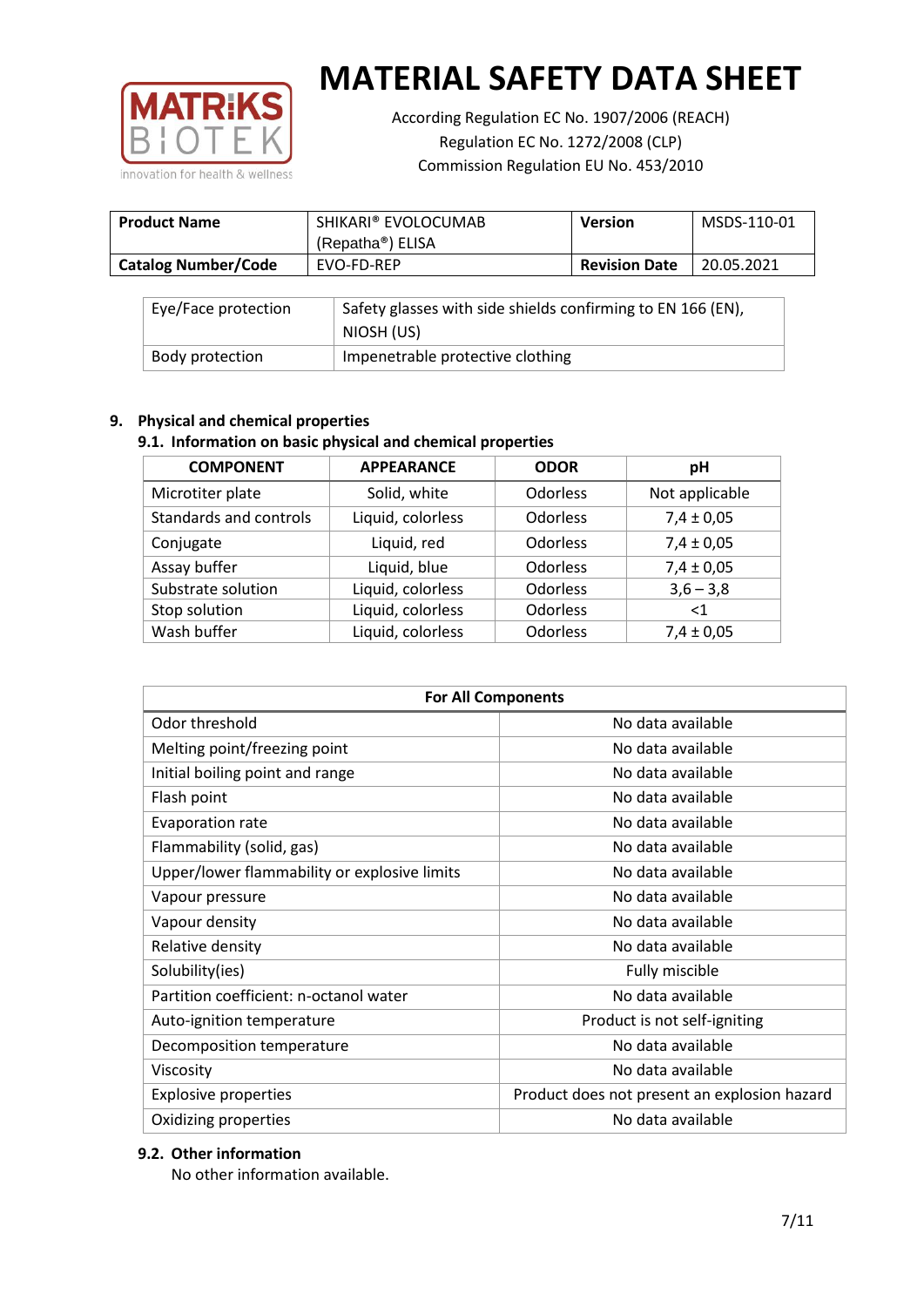

According Regulation EC No. 1907/2006 (REACH) Regulation EC No. 1272/2008 (CLP) Commission Regulation EU No. 453/2010

| <b>Product Name</b>        | SHIKARI® EVOLOCUMAB<br>(Repatha®) ELISA | <b>Version</b>       | MSDS-110-01 |
|----------------------------|-----------------------------------------|----------------------|-------------|
| <b>Catalog Number/Code</b> | EVO-FD-REP                              | <b>Revision Date</b> | 20.05.2021  |

## **10. Stability and reactivity**

## **10.1. Reactivity**

Not reactive under normal conditions of storage and manipulation. Sodium azide has been reported to form lead or copper azide in laboratory plumbing (heavy metals) which may explode on percussion. Treatment of sodium azide with strong acids gives hydrazoic acid, which is also extremely toxic.

## **10.2. Chemical stability**

Mixture is chemically stable under normal conditions of storage and manipulation. Overheating may cause thermal decomposition.

## **10.3. Possibility of hazardous reactions**

Sodium azide has been reported to form lead or copper azide in laboratory plumbing (heavy metals) which may explode on percussion.

#### **10.4. Conditions to avoid**

Stable under normal conditions. Keep away from direct sunlight and heat sources. Do not mix with strong acids and heavy metals.

#### **10.5. Incompatible materials**

Strong acids, heavy metals, halogenated hydrocarbons.

## **10.6. Hazardous decomposition products**

Material does not decompose at ambient temperatures. Incomplete combustion and thermolysis may produce toxic, irritating and flammable decomposition products (such as carbon monoxide, carbon dioxide, sooth, aldehydes and other products of organic compounds decomposition, sulfur / nitrogen oxides).

## **11. Toxicological information**

## **11.1. Information on toxicological effects**

## **11.1.1. Acute toxicity**

Based on available data, the classification criteria are not met. Based on composition, the mixture has low acute toxicity and no adverse effects for human health are expected under applicable conditions of exposure sodium azide.

## **11.1.2. Skin corrosion/irritation**

Based on available data, the classification criteria are not met. Prolonged or repeated skin contact may cause mild irritation and dermatitis (skin inflammation). However, these effects do not required classification

## **11.1.3. Serious eye damage/irritation**

Based on available data, the classification criteria are not met. Direct contact with eyes may cause slight and temporary irritation. However, these effects do not required classification

## **11.1.4. Respiratory or skin sensitization**

Based on available data, the classification criteria are not met. Compounds have no sensitization effects.

#### **11.1.5. Germ cell mutagenicity**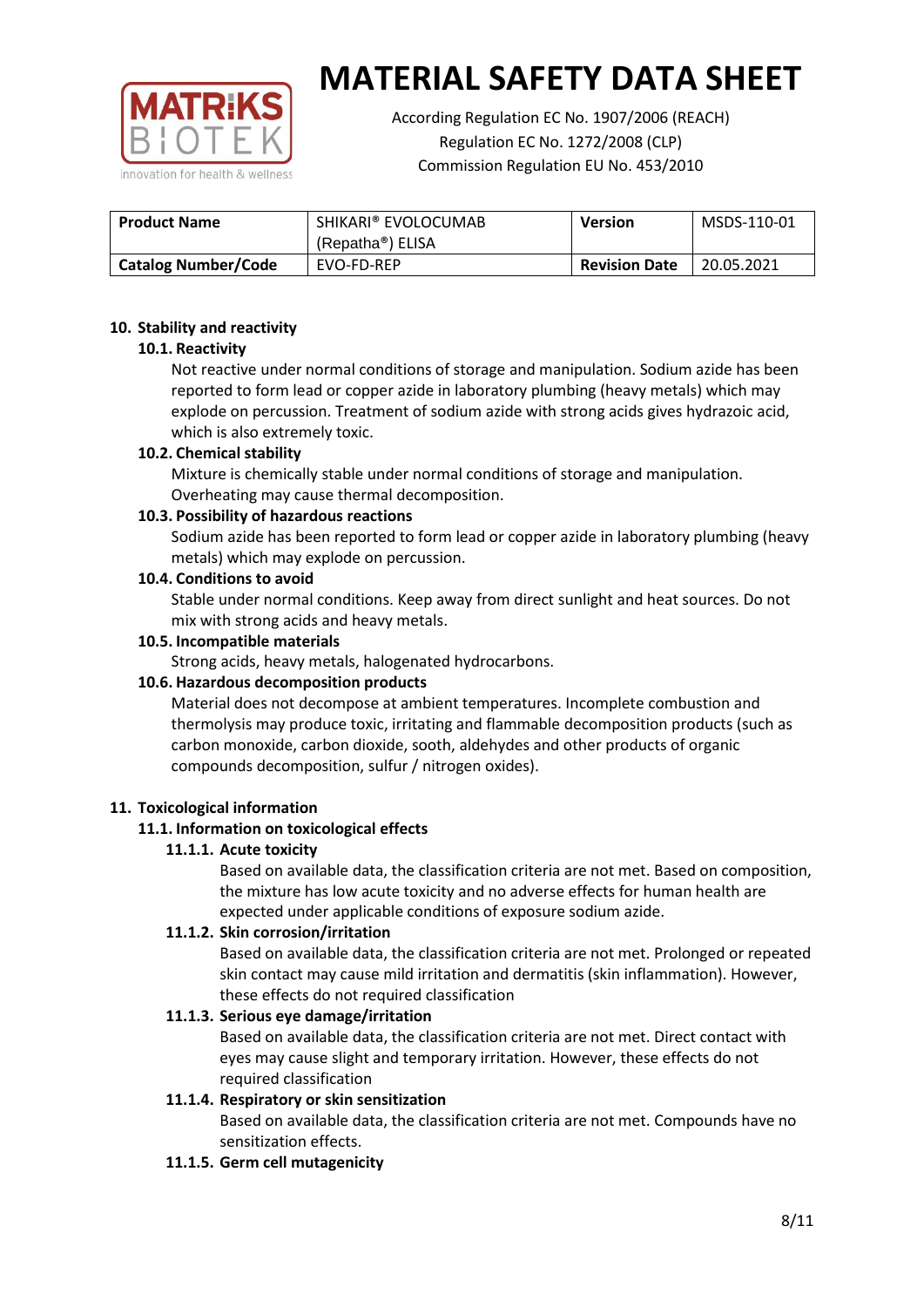

According Regulation EC No. 1907/2006 (REACH) Regulation EC No. 1272/2008 (CLP) Commission Regulation EU No. 453/2010

| SHIKARI® EVOLOCUMAB<br><b>Product Name</b> |                               | <b>Version</b>       | MSDS-110-01 |
|--------------------------------------------|-------------------------------|----------------------|-------------|
|                                            | (Repatha <sup>®</sup> ) ELISA |                      |             |
| <b>Catalog Number/Code</b>                 | EVO-FD-REP                    | <b>Revision Date</b> | 20.05.2021  |

Based on available data, the classification criteria are not met. Compounds have no potential for mutagenic activity.

## **11.1.6. Carcinogenicity**

Based on available data, the classification criteria are not met. Compounds have no potential for carcinogenic activity.

## **11.1.7. Reproductive toxicity**

Based on available data, the classification criteria are not met. Compounds have no potential for reproductive toxicity.

## **11.1.8. STOT-single exposure**

Based on available data, the classification criteria are not met

## **11.1.9. STOT-repeated exposure**

Based on available data, the classification criteria are not met.

## **11.1.10. Aspiration hazard**

Based on available data, the classification criteria are not met.

## **12. Ecological information**

#### **12.1. Toxicity**

No data available.

- **12.2. Persistence and degradability** No data available.
- **12.3. Bio accumulative potential** No data available.

**12.4. Mobility in soil**

No data available.

## **12.5. Results of PBT and vPvB assessment**

The substances in the mixture do not meet the PBT/vPvB criteria according to REACH, annex XIII (content <0,1% w/w); the substances in the mixture are not included in the Candidate List of SVHC.

#### **12.6. Other adverse effects** No data available.

## **13. Disposal considerations**

## **13.1. Waste treatment methods**

Product: Waste should be disposed of in accordance with federal, state and local environmental control regulations. Must not be composed together with household garbage.

Uncleaned packaging: Waste should be disposed of in accordance with federal, state and local environmental control regulations. Must not be composed together with household garbage.

General notes: Water hazard class 1 (German Regulation) (Self-assessment): Slightly hazardous for water. Do not allow undiluted product or large quantities of it to reach ground water, water course or sewage system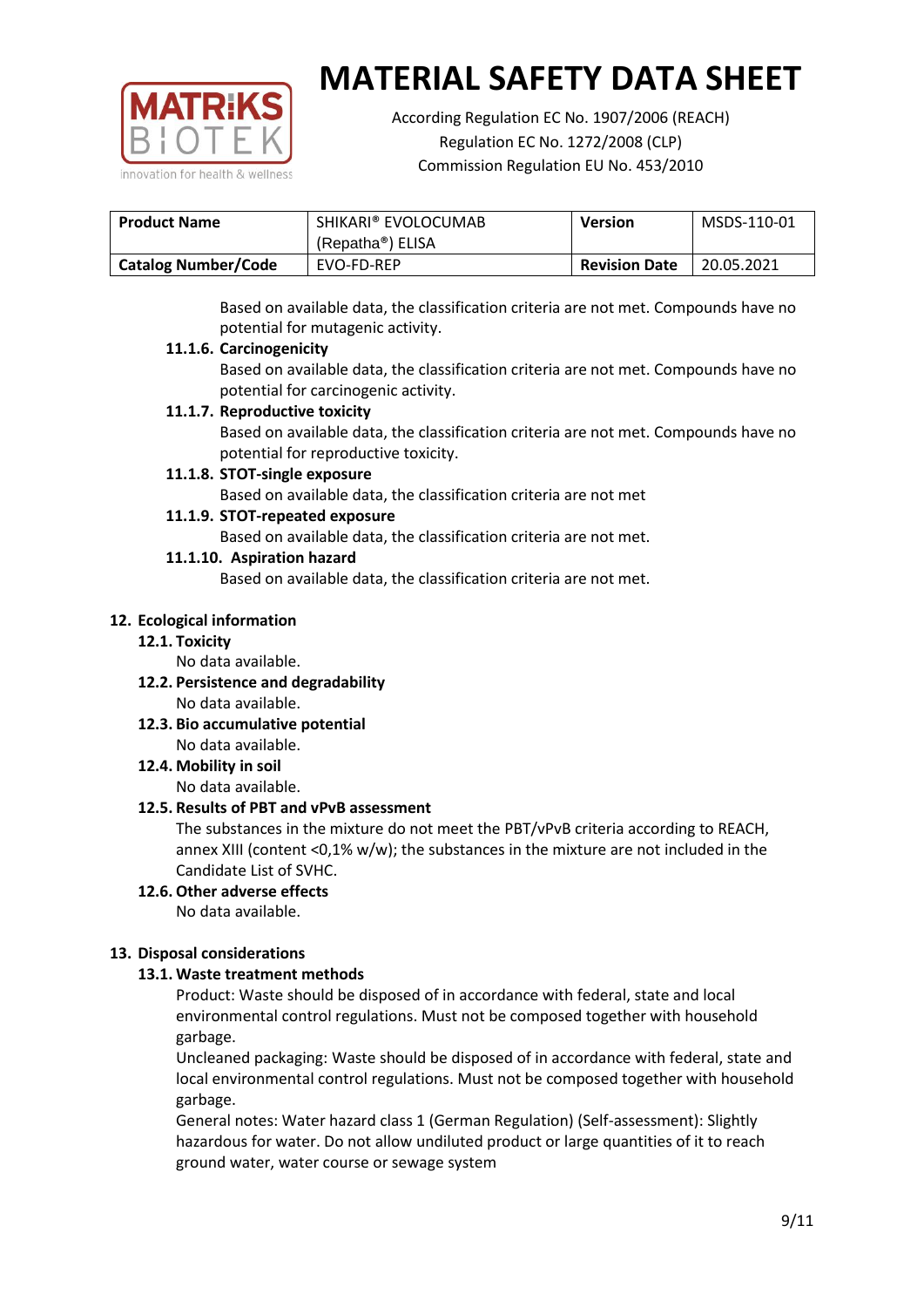

According Regulation EC No. 1907/2006 (REACH) Regulation EC No. 1272/2008 (CLP) Commission Regulation EU No. 453/2010

| <b>Product Name</b>        | SHIKARI® EVOLOCUMAB<br>(Repatha®) ELISA | <b>Version</b> | MSDS-110-01 |
|----------------------------|-----------------------------------------|----------------|-------------|
| <b>Catalog Number/Code</b> | <b>Revision Date</b><br>EVO-FD-REP      |                | 20.05.2021  |

## **14. Transport information**

The mixture is not classified as dangerous for transport according to ADR/RID/IMDG/ICAO/IATA/ DGR

- **14.1. UN number:** None
- **14.2. Un proper shipping name:** None
- **14.3. Transport hazard class(es):** None
- **14.4. Packing group:** None
- **14.5. Environmental hazards:** None
- **14.6. Special precautions for user:** Not applicable.
- **14.7. Transport in bulk according to Annex II of MARPOL 73/78 and the IBC Code:** Not applicable.

#### **15. Regulatory information**

This Safety Data Sheet is prepared according to;

REGULATION (EC) No 1907/2006 OF THE EUROPEAN PARLIAMENT AND OF THE COUNCIL of 18 December 2006 concerning the Registration, Evaluation, Authorization and Restriction of Chemicals (REACH), establishing a European Chemicals Agency, amending Directive 1999/45/EC and repealing Council Regulation (EEC) No 793/93 and Commission Regulation (EC) No 1488/94 as well as Council Directive 76/769/EEC and Commission Directives 91/155/EEC, 93/67/EEC, 93/105/EC and 2000/21/EC

## **15.1. Safety, health and environmental regulations/legislation specific for the substance or mixture**

No data available.

## **15.2. Chemical safety assessment**

No data available.

#### **16. Other information**

# **16.1. "H code" and "R Phrases" used in this document**

| H301 | Toxic if swallowed |
|------|--------------------|
|------|--------------------|

- H311 Toxic in contact with skin
- H314 Causes severe skin burns and eye damage
- H315 Causes skin irritation
- H317 May cause an allergic skin reaction
- H319 Cause serious eye irritation
- H331 Toxic if inhaled
- H335 May cause respiratory irritation
- H400 Very toxic to aquatic life